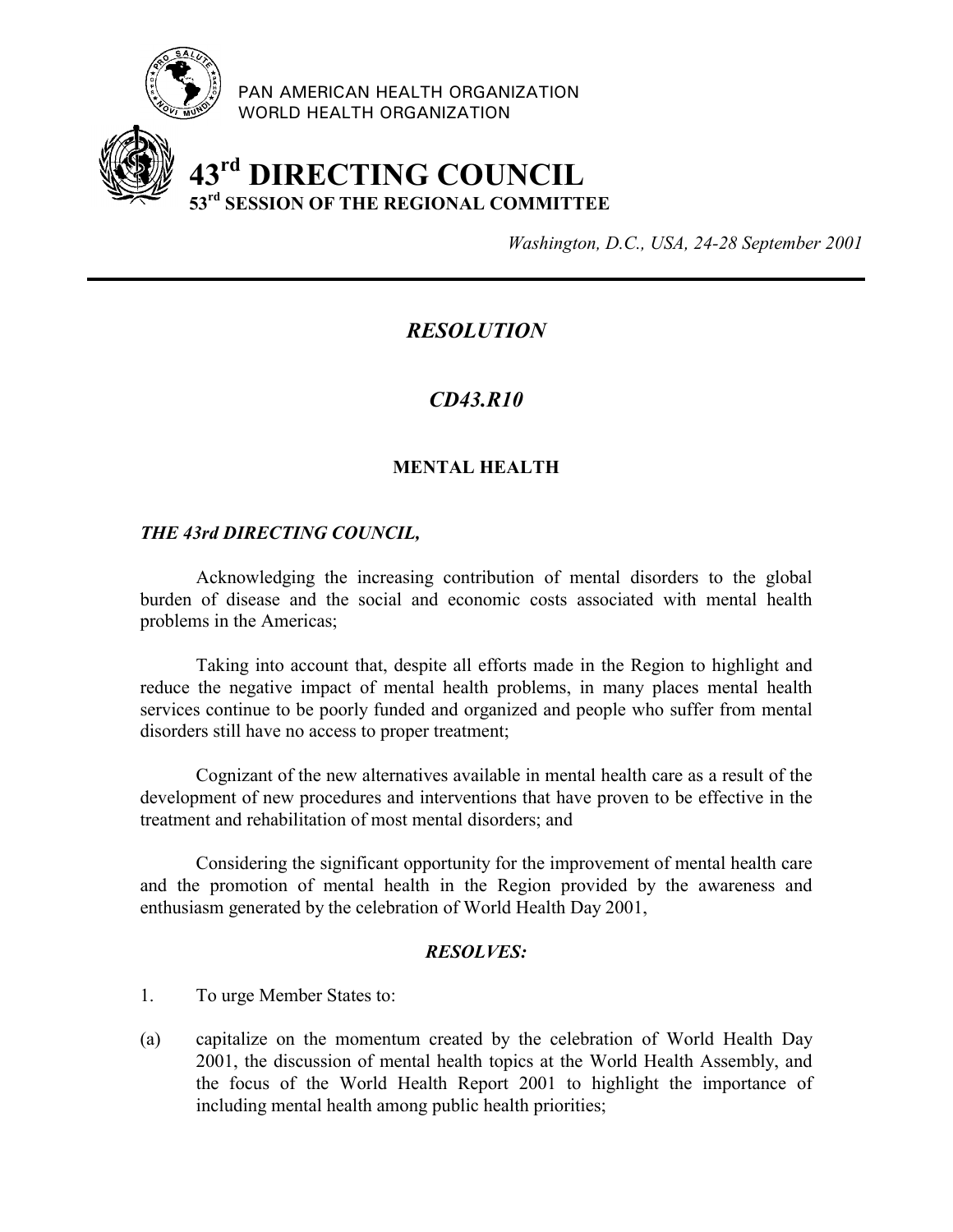CD43.R10 (Eng.) Page 2

- (b) intensify actions to reduce stigma and discrimination against people with mental health problems by providing adequate information and education and addressing issues of parity;
- (c) consolidate national efforts to implement mental health policies and plans within the framework of health sector reform by strengthening mental health units in the ministries of health and mobilizing needed resources;
- (d) continue to develop strategies aimed at shifting mental health care from psychiatric hospitals to community-based care, integrating mental health in primary care and transferring inpatient units for acute patients to general hospitals;
- (e) actively promote and support the implementation of psychosocial rehabilitation programs, including areas such as housing, vocational training, and employment;
- (f) make efforts to develop and update legal provisions protecting human rights of people with mental disabilities and promote the participation of consumers and families in mental health care;
- (g) strengthen the development of services and programs to meet the specific needs of women, children, the elderly, refugees, victims of disasters, and indigenous populations;
- (h) reinforce multisectoral approaches to mental health, thereby reinforcing collaboration with all other sectors involved in mental health care and promotion, such as education, social welfare, labor, nongovernmental organizations (NGOs), and the private sector;
- (i) promote community and family participation in the care of individuals suffering from mental disorders and actions to promote mental health.
- 2. To request the Director to:
- (a) strengthen regional technical cooperation capacities, especially in taking action against stigma and discrimination, enhancing the capacities of countries to manage mental health plans, and mobilizing resources for mental health programs;
- (b) encourage Member States to collaborate in producing and disseminating information on cost-effective mental health interventions and in designing and evaluating demonstration projects;